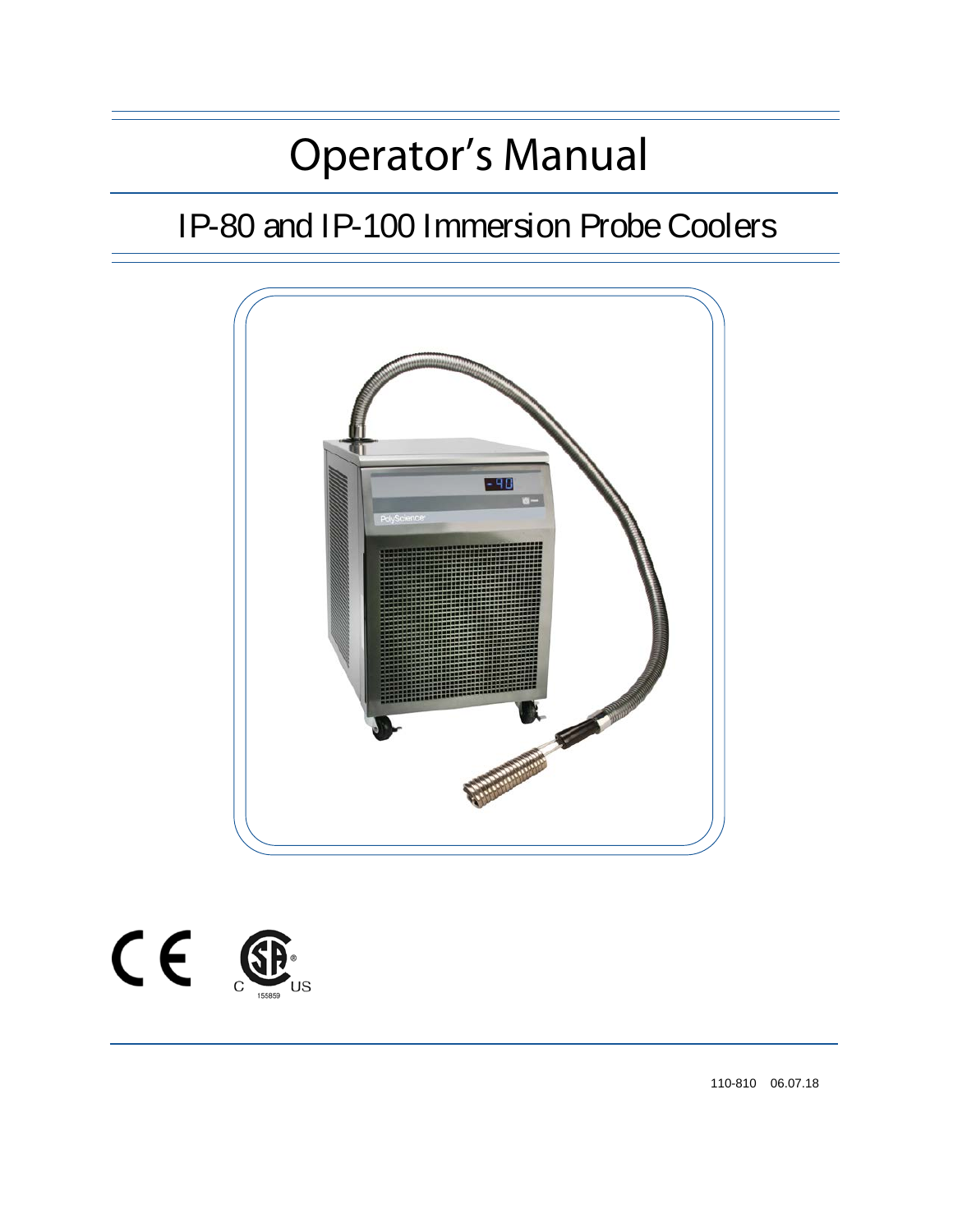# **Table of Contents**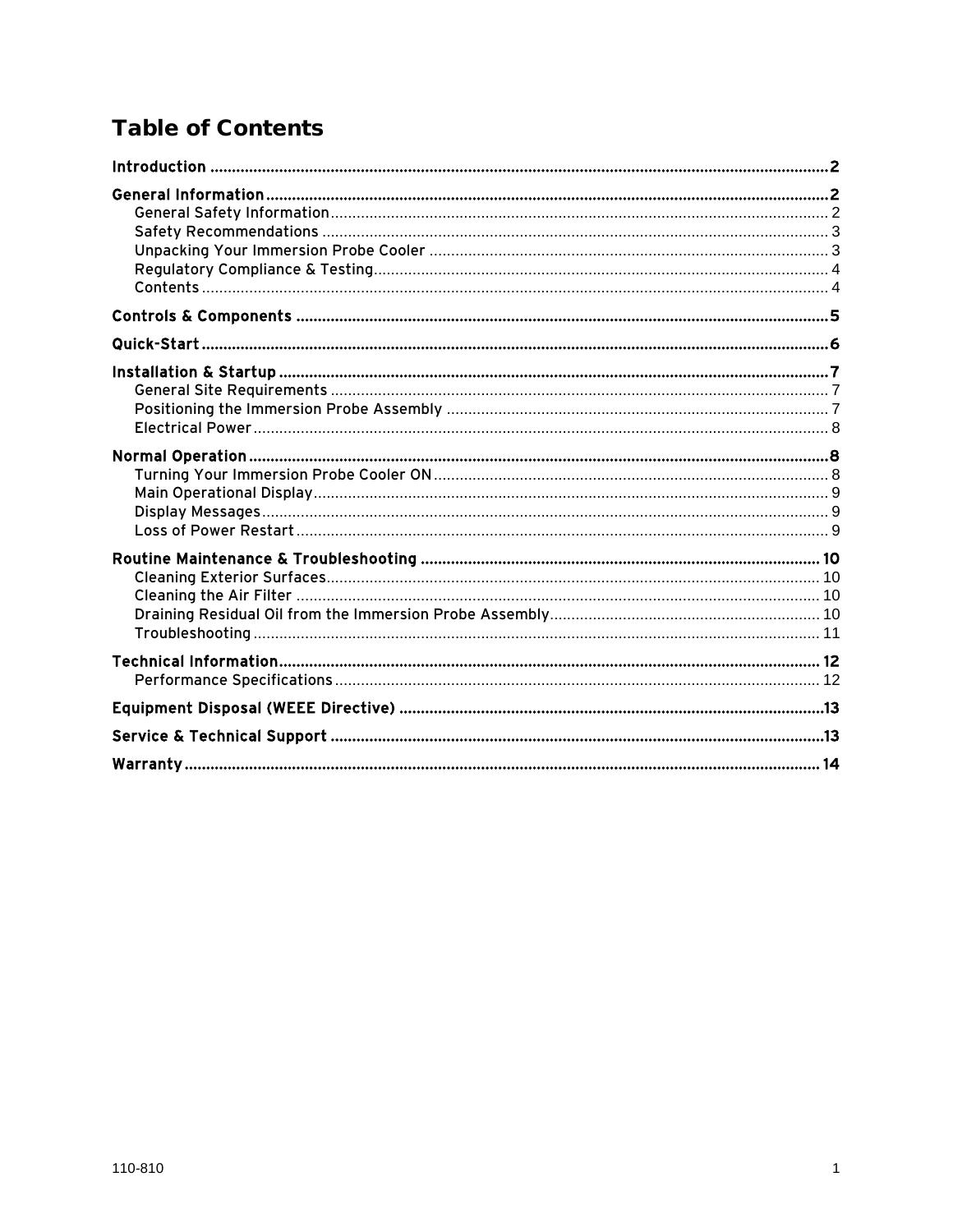# <span id="page-2-0"></span>Introduction

Your Immersion Probe Cooler can be used to achieve low-temperature capability with nonrefrigerated circulating baths or boost the cooling capacity of refrigerated circulators. It is also excellent for trapping and Dewar-type applications, making it an economical alternative to dry ice or liquid nitrogen. A 6-ft. (1.83 m) flexible hose allows convenient placement of the cooling probe.

It will take you very little time to get your Immersion Probe Cooler installed and running. This operator's manual is designed to guide you quickly through the process. We recommend that you read it thoroughly before you begin.



# General Information

#### General Safety Information

When installed, operated, and maintained according to the directions in this manual and common safety procedures, your Immerson Probe Cooler should provide safe and reliable cooling. Please ensure that all individuals involved in the installation, operation, or maintenance of this unit read this manual thoroughly prior to working with the unit.



This symbol marks chapters and sections of this instruction manual that are particularly relevant to safety. When attached to the unit, this symbol draws attention to the relevant section of the instruction manual.

|     | This symbol advises you of danger from electricity or electric shock.                                                                             |
|-----|---------------------------------------------------------------------------------------------------------------------------------------------------|
|     |                                                                                                                                                   |
|     | This symbol marks information that is particularly important.                                                                                     |
|     |                                                                                                                                                   |
|     | This symbol indicates alternating current.                                                                                                        |
|     |                                                                                                                                                   |
| I/O | These symbols on the Power Switch / Circuit Breaker indicate that they place the main power<br>supply ON / OFF.                                   |
|     |                                                                                                                                                   |
|     | This symbol on the Power Key indicates that it places the unit in a standby mode. It DOES<br>NOT fully disconnect the unit from the power supply. |
|     |                                                                                                                                                   |
|     | This symbol indicates a protective conductor terminal.                                                                                            |
|     |                                                                                                                                                   |

Read all instructions pertaining to safety, set-up, and operation. Proper operation and maintenance is the user's responsibility.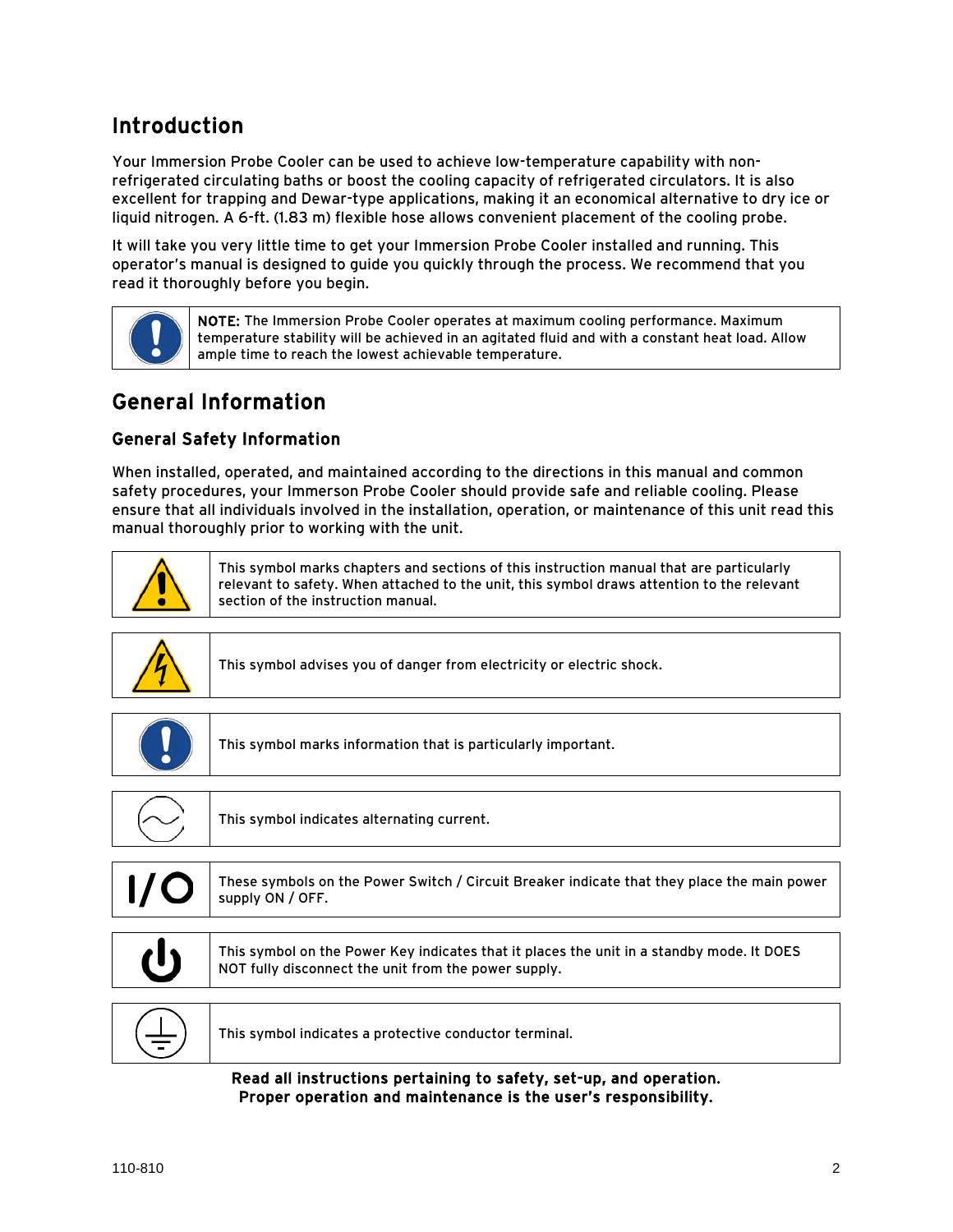#### <span id="page-3-0"></span>Safety Recommendations

To prevent injury to personnel and/or damage to property, always follow your workplace's safety procedures when operating this equipment. You should also comply with the following safety recommendations:

|  | <b>WARNING:</b>                                                                                                                                                  |
|--|------------------------------------------------------------------------------------------------------------------------------------------------------------------|
|  | Always connect the power cord on this unit to a grounded (3-prong) power outlet. Make certain<br>that the outlet is the same voltage and frequency as your unit. |
|  | • Never operate the unit with a damaged power cord.                                                                                                              |
|  | Always turn the unit OFF and disconnect Mains power before performing any maintenance or<br>service.                                                             |
|  |                                                                                                                                                                  |
|  | <b>WARNING:</b>                                                                                                                                                  |
|  | • Never touch the immersion probe assembly while the unit is operating.                                                                                          |
|  | Always allow the immersion probe to warm to ambient temperature before repositioning or<br>working on the unit.                                                  |

**•** Do not move the immersion probe assembly while the unit is operating.

#### Unpacking Your Immersion Probe Cooler

Your Immersion Probe Cooler was packed in a special carton. You should keep the packaging, along with all packing materials, until the unit has been installed and you are certain it is working properly.



CAUTION: Remove any loose packing material that may have clung to the base or wand assembly.



WARNING: Keep unit upright when moving. Be sure to follow your company's procedures and practices regarding the safe lifting and relocation of heavy objects.

In the unlikely event that the unit was damaged or does not operate properly, contact the company where your Immersion Probe Cooler was purchased.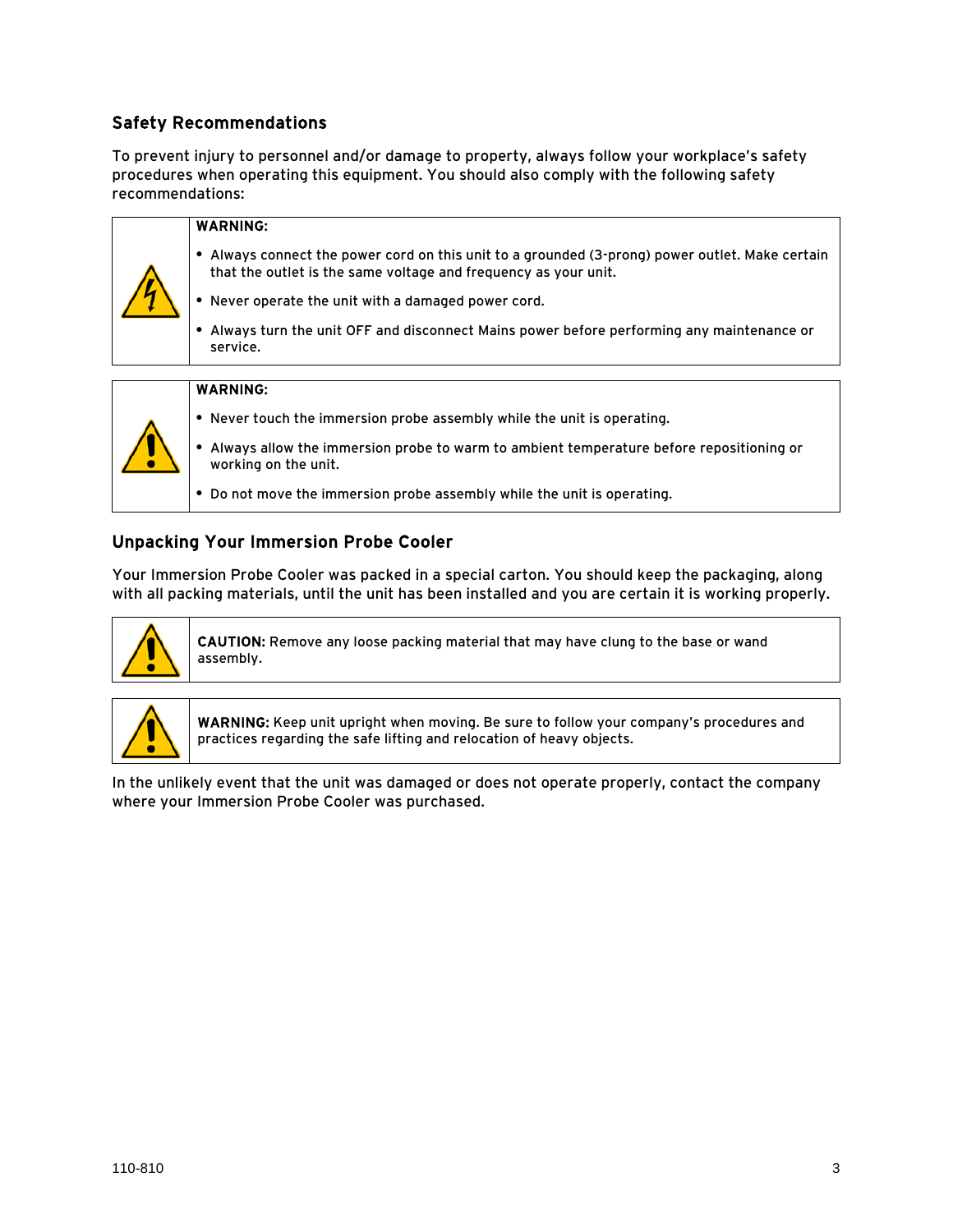#### <span id="page-4-0"></span>Regulatory Compliance & Testing

cCSAus (120V, 60Hz units)

UL 61010-1 (3rd Edition) - Safety Requirements for Electrical Equipment for Measurement, Control, and Laboratory Use - Part 1: General Requirements

CAN/CSA-C22.2 No 61010-1-12 - Safety Requirements for Electrical Equipment for Measurement, Control, and Laboratory Use - Part 1: General Requirements

Product meets CAN ICES-1/NMB-1 and FCC Part 15

This device complies with part 15 of the FCC rules. Operation is subject to the following two conditions: 1. This device may not cause harmful interference, and 2. This device must accept any interference received, including interference that may cause undesired operation.

IEC/CE (230V, 50Hz units; 100V, 50/60Hz units)

Machinery Directive 2006/42/EC Annex I

IEC 61010-1:2010 - Safety Requirements for Electrical Equipment for Measurement, Control, and Laboratory Use - Part 1: General Requirements

EN 61010-1:2010 - Safety Requirements for Electrical Equipment for Measurement, Control, and Laboratory Use - Part 1: General Requirements

EMC Directive 2014/30/EU

EN 61326-1:2013 - Electrical Equipment for Measurement, Control and Laboratory Use - EMC Requirements - Part 1: General Requirements

RoHS Directive 2011/65/EU

EN 50581:2012 - Technical Documentation for The Assessment of Electrical and Electronic Products With Respect to The Restriction of Hazardous Substances

#### Highly Accelerated Life Test (HALT) and Vibration Tests per ASTM D4169-8 (All units)

#### Contents

The Following Items Have Been Included With Your Immersion Probe Cooler:

- **•** Operator's Manual
- **•** IEC Electrical Cord
- **•** Certificate of Compliance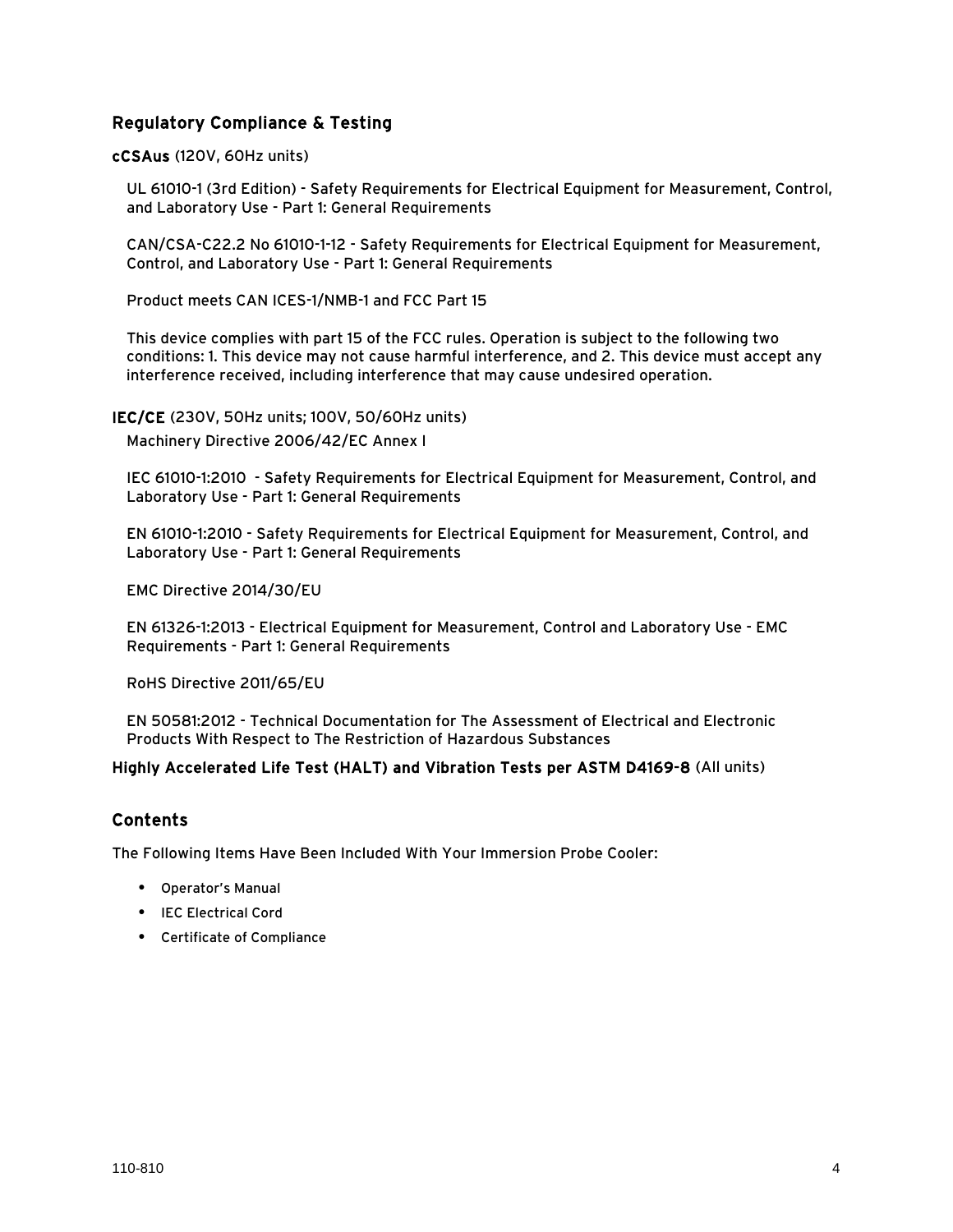# <span id="page-5-0"></span>Controls & Components





IMPORTANT: The temperature display is for reference only. The actual temperature of the immersion probe will be colder than the displayed temperature.



Cold Finger Immersion Probe Flexible Immersion Probe 1.75" Rigid Coil Probe





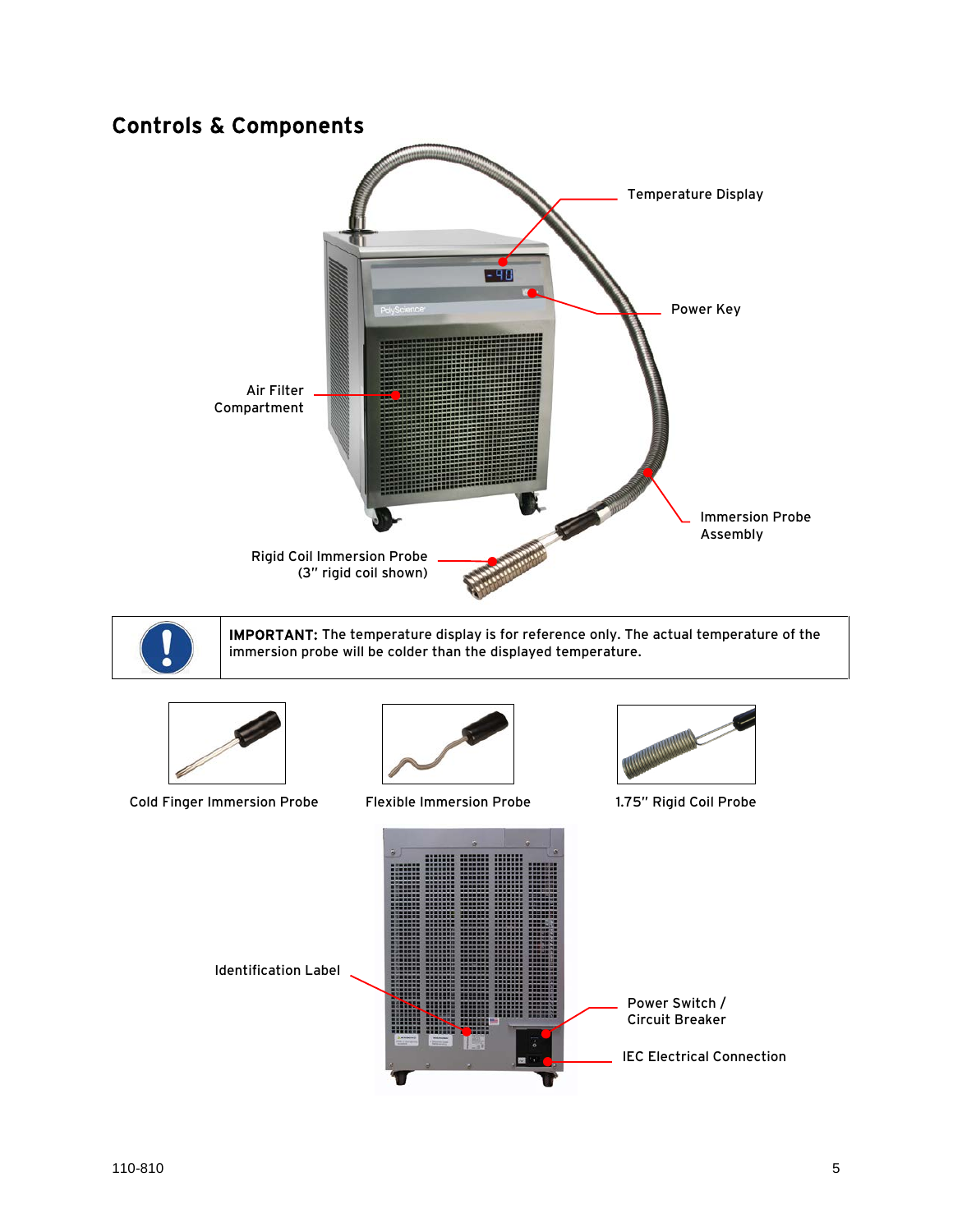# <span id="page-6-0"></span>Quick-Start

| 1              | <b>Position Immersion</b><br>Probe                                                                             | <b>Process</b><br>Proces                                  |
|----------------|----------------------------------------------------------------------------------------------------------------|-----------------------------------------------------------|
| $\overline{2}$ | Connect power. See<br><b>Identification Label.</b>                                                             |                                                           |
| $\mathbf{3}$   | Turn main power ON.                                                                                            |                                                           |
| 4              | Turn Standby power ON.<br>Allow approximately 10<br>minutes for the system<br>to begin the cooling<br>process. | $\bigodot$ roms                                           |
| 5              | Allow approximately 1<br>hour for system to reach<br>-80°C (IP-80) or<br>-90°C (IP-100).                       | -90<br>≈   1:00:00<br>$\odot$ <sub>rom</sub><br>(typical) |



CAUTION: Moving Immersion Probe Cooler while unit is operating may result in damage.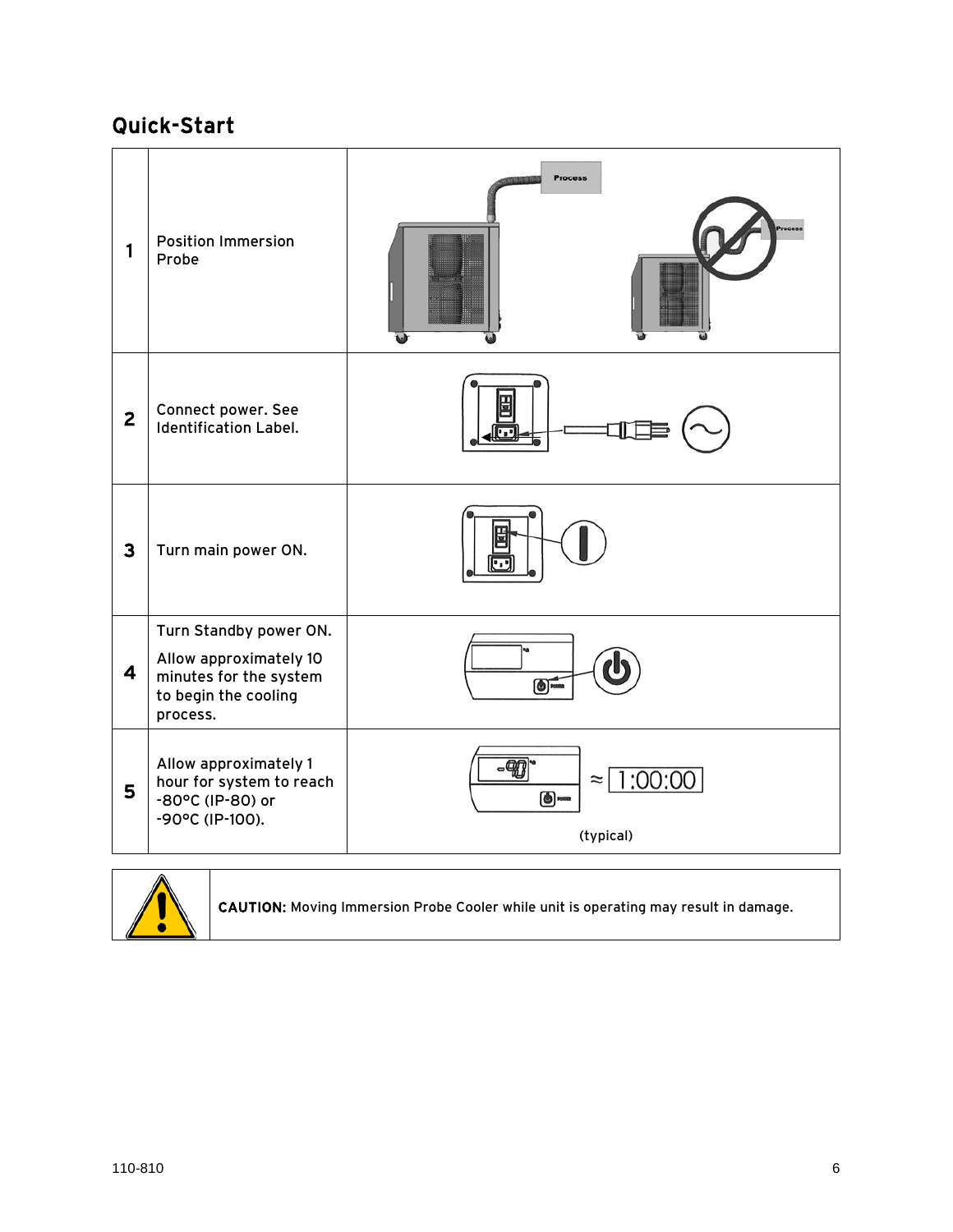<span id="page-7-0"></span>Installation & Startup<br>Your Immersion Probe Cooler is designed to be simple to set-up and install. No tools are required.

#### General Site Requirements

Locate the unit on a level surface, free from drafts and out of direct sunlight. Do not place it where there are corrosive fumes, excessive moisture, high room temperatures, or where excessive dust is present.

The unit must be a minimum of 6 inches / 15.24 cm away from walls or vertical surfaces so that airflow around the unit is not restricted. It should not be placed in cabinets or where exiting warm air or warm air from other devices will be drawn into the air intake on the front of the unit.



NOTE: It is recommended that your unit be run in ambient temperatures below 95°F / 35°C. While the unit will operate at higher ambient temperatures, it may not be able to achieve maximum cooling performance.

#### Positioning the Immersion Probe Assembly

When installing the unit, make sure that the Immersion Probe Assembly is properly positioned. It should not be twisted. Incorrect positioning of the Wand Assembly will cause your Immersion Probe Cooler to perform below specifications.



CAUTION: Moving the Immersion Probe Assembly while the unit is operating may result in damage.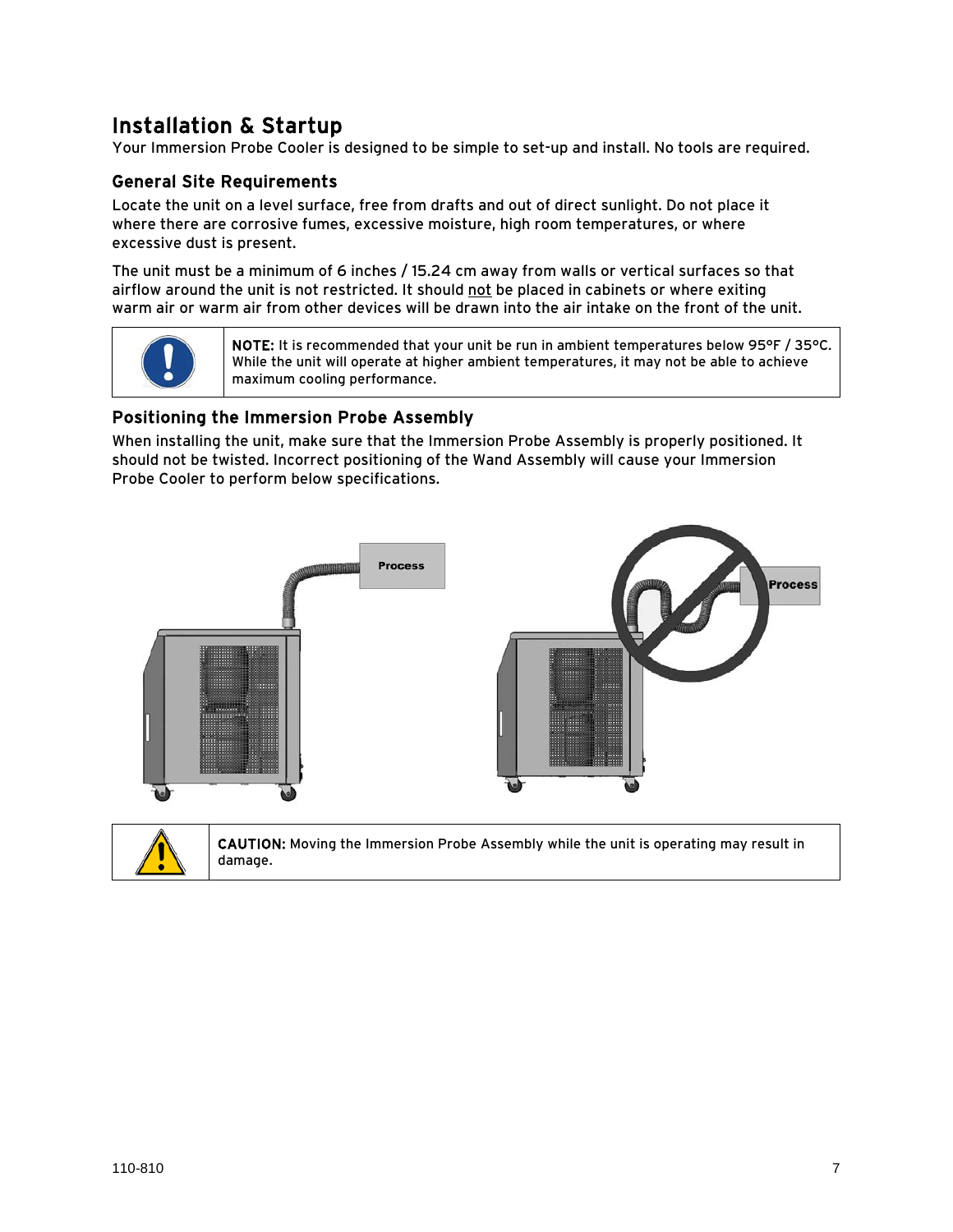#### <span id="page-8-0"></span>Electrical Power



WARNING: IMPORTANT INFORMATION FOR 100V APPLICATIONS

On 100V 50Hz applications a step-up transformer IS NOT NEEDED and MUST NOT be used. On 100V 60Hz applications a step-up transformer MUST be used.



WARNING: Make certain that the electrical outlet is the same voltage and frequency as your unit. The correct voltage and frequency for your unit are indicated on the Identification Label on the back panel.



WARNING: The use of an extension cord is not recommended. If one is necessary, it must be properly grounded and capable of handling the total wattage of the unit. The extension cord must not cause more than a 10% drop in voltage to the unit.

Attach the 6-ft / 1.8 m power cord to the IEC electrical connector on the back of the unit and then plug the male connector into the Mains electrical outlet.

Place the Power Switch / Circuit Breaker on the back of the Immersion Probe Cooler in the ON position. Three decimal points will appear on the Temperature Display. This indicates that the unit is in Standby mode.

Your Immersion Probe Cooler is now ready to begin normal operation.



#### Turning Your Immersion Probe Cooler ON

Press the Power Key on the front panel. After a brief initialization message, the probe temperature will appear on the Temperature Display. After five minutes, the first stage compressor and fan will turn on to begin the cooling process. During this start-up phase, the displayed temperature will remain near or at ambient temperature.

After approximately 10 minutes, the second stage compressor will turn on, refrigerant will begin circulating through the system, and

the displayed temperature will begin decreasing. It generally takes approximately 60 minutes from power up for the IP-80 to reach -80°C or for the IP-100 to reach -90°C.



NOTE: The Immersion Probe Cooler operates at maximum cooling performance.



IMPORTANT: To protect its compressors from damage, the Immersion Probe Cooler incorporates a special safety switch that delays compressor startup for 10 minutes whenever power is applied. This 10 minute delay will occur even when power is only momentarily disrupted.



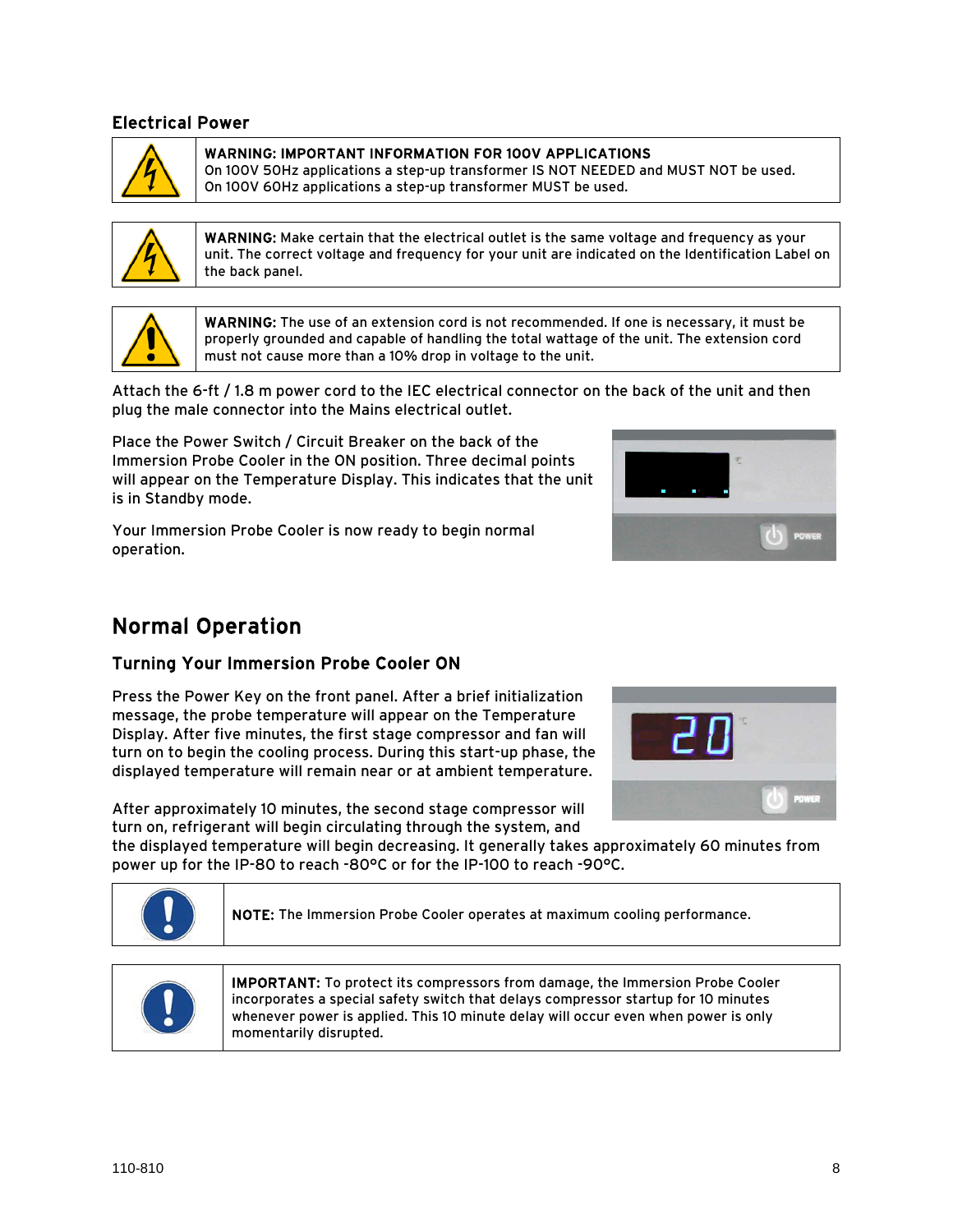#### <span id="page-9-0"></span>Main Operational Display

The actual temperature of the immersion probe is displayed in degrees C on the unit's digital readout. Due to the location of the temperature sensor, this temperature is a few degrees warmer than the surface temperature of the immersion probe.



#### Display Messages

| <b>Temperature Display</b> | <b>Description</b>                                                                                                                                                                                                |  |
|----------------------------|-------------------------------------------------------------------------------------------------------------------------------------------------------------------------------------------------------------------|--|
|                            | <b>Standby Mode</b> – Indicates that the Power Switch / Circuit Breaker on<br>the back panel is in the ON position and unit is ready to operate.                                                                  |  |
|                            | <b>Power On / Start-Up - Appears briefly when the Immersion Probe</b><br>Cooler is turned ON by pressing the Power Key on the front panel. The<br>information represents the firmware version.                    |  |
|                            | Main Operational Display $-$ Indicates unit is ON and operating.<br>Displayed temperature is in degrees C.<br>Note: Displayed temperature is to one tenth of a degree (XX) until it<br>reaches -10 <sup>o</sup> . |  |
|                            | <b>Warning Display <math>-</math></b> Indicates that the external temperature sensor is<br>not functioning properly. Unit will continue to cool.                                                                  |  |

#### Loss of Power Restart

In the event that electrical power is disrupted during operation, the unit will begin operating automatically when power is restored. As with normal start-up, it will take approximately 60 minutes for the IP-80 to reach -80°C or the IP-100 to reach -90°C.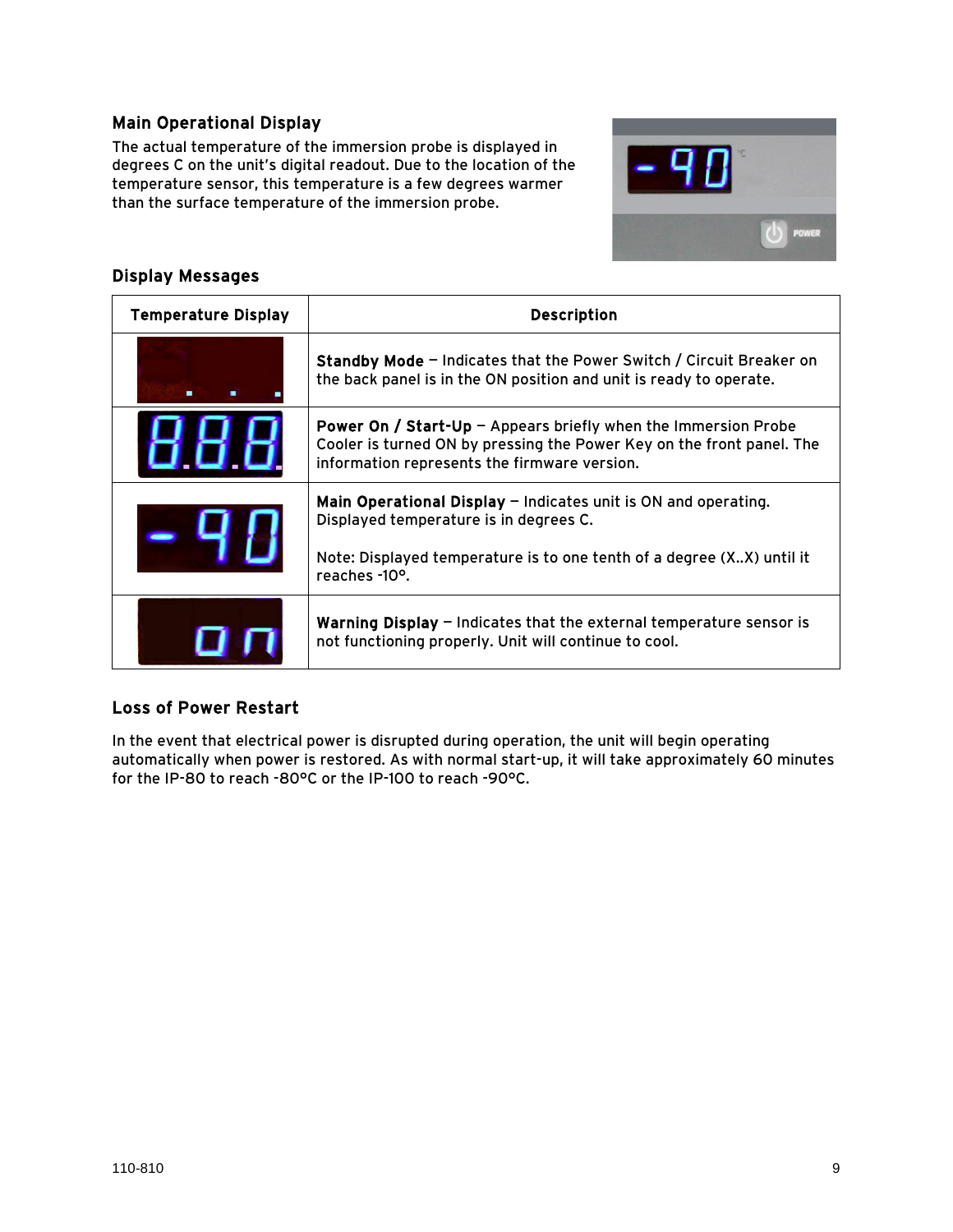# <span id="page-10-0"></span>Routine Maintenance & Troubleshooting

#### Cleaning Exterior Surfaces

Only mild detergents and water or an approved cleaner should be used on the painted surfaces of the Immersion Probe Cooler. Do not allow cleaning liquids or sprays to come in direct contact with the digital display.

#### Cleaning the Air Filter

To keep the refrigeration system operating at optimum cooling capacity, the front and back air vents and reusable filter should be kept free of dust and dirt. They should be checked on a scheduled basis and cleaned as required.

The reusable filter is easily accessed by simply sliding it out of the side of the front grill. Use a mild detergent and water solution to wash off any accumulated dust and dirt and then rinse and dry thoroughly before reinstalling.



#### Draining Residual Oil from the Immersion Probe Assembly

A thin film of oil may build up within the Immersion Probe Assembly with extended use and adversely affect the unit's cooling efficiency. To ensure maximum cooling performance, we recommend that this oil be drained from the Immersion Probe Assembly after every 200 hours of use or whenever you see a drop in cooling performance.

- 1. Place the Immersion Probe Cooler in the Standby mode by pressing the Power Key on the front panel.
- 2. Elevate the Immersion Probe Assembly as high as possible above the unit's enclosure for 10 to 15 minutes to allow residual oil to drain back into the compressor. Do not allow the assembly to twist or dip as oil may pool internally in these areas.



CAUTION: Moving Immersion Probe Assembly while unit is operating may result in damage.



CAUTION: Should you experience frequent drops in cooling performance due to the accumulation of oil in the Immersion Probe Assembly, verify that it is properly installed, without any twists. See Positioning the Immersion Probe Assembly under Installation & Startup.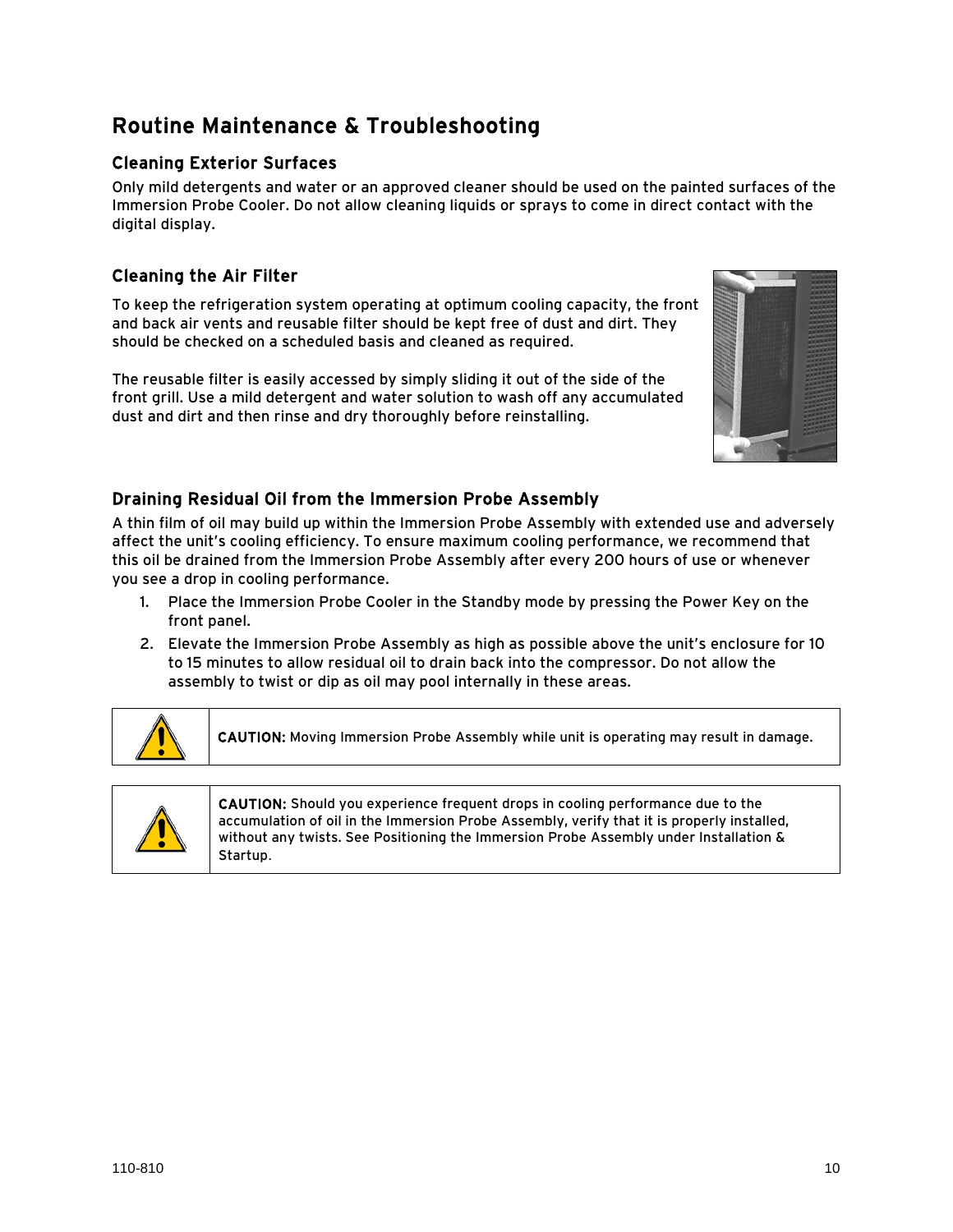#### <span id="page-11-0"></span>Troubleshooting



WARNING: Always turn the Power Switch / Circuit Breaker OFF and disconnect the electrical cord from the power source before servicing the unit.

| Problem                                                            | Cause                                                    | <b>Corrective Action</b>                                                                                                 |  |
|--------------------------------------------------------------------|----------------------------------------------------------|--------------------------------------------------------------------------------------------------------------------------|--|
| Unit does not run                                                  | No power to unit                                         | Check that electrical cord is secure and plugged into<br>an operating electrical outlet.                                 |  |
| (Temperature<br>Display is blank)                                  | Power Switch / Circuit<br><b>Breaker in OFF position</b> | Place Power Switch / Circuit Breaker in ON position.                                                                     |  |
| Unit does not run<br>(Three decimals on<br>Temperature<br>Display) | Unit in Standby mode                                     | Press Power Key on front panel.                                                                                          |  |
|                                                                    |                                                          | Allow approximately 10 minutes for unit to restart.                                                                      |  |
| Unit does not run                                                  | Compressor overload switch<br>has tripped                | Check air filter and air vents for blockages.                                                                            |  |
| (Temperature<br>Display reading<br>increasing or at<br>ambient)    |                                                          | Check that airflow around unit is not restricted and<br>that room temperatures does not exceed 95°F /<br>$35^{\circ}$ C. |  |
|                                                                    |                                                          | Check compressor fan for operation (listen for fan<br>noise, check for airflow through unit).                            |  |
|                                                                    | <b>Blocked air flow</b>                                  | Check air filter and air vents for blockages.                                                                            |  |
| No or insufficient                                                 | High ambient temperature                                 | Check that airflow around unit is not restricted and<br>that room temperatures does not exceed 95°F /<br>35°C.           |  |
| cooling                                                            | Oil in Immersion Probe<br>Assembly                       | Drain oil from Immersion Probe Assembly.                                                                                 |  |
|                                                                    | Improper line voltage and/or<br>frequency                | Verify that Mains voltage during start cycle is within<br>10% of rated voltage.                                          |  |
|                                                                    | <b>Blocked air flow</b>                                  | Check air filter and air vents for blockages.                                                                            |  |
| Gradual loss of<br>cooling                                         | High ambient temperature                                 | Check that airflow around unit is not restricted and<br>that room temperatures does not exceed 95°F /<br>$35^{\circ}$ C. |  |
|                                                                    | Oil in Immersion Probe<br>Assembly                       | Drain oil from Immersion Probe Assembly.                                                                                 |  |
|                                                                    |                                                          | Check air filter and air vents for blockages.                                                                            |  |
| Compressor shakes,                                                 | Compressor cycling or<br>overloaded                      | Check that airflow around unit is not restricted and<br>that room temperatures does not exceed 95°F /<br>35°C.           |  |
| stalls, or continually<br>restarts                                 |                                                          | Verify that Mains voltage during start cycle is within<br>10% of rated voltage.                                          |  |
|                                                                    |                                                          | Check compressor fan for operation (listen for fan<br>noise, check for airflow through unit).                            |  |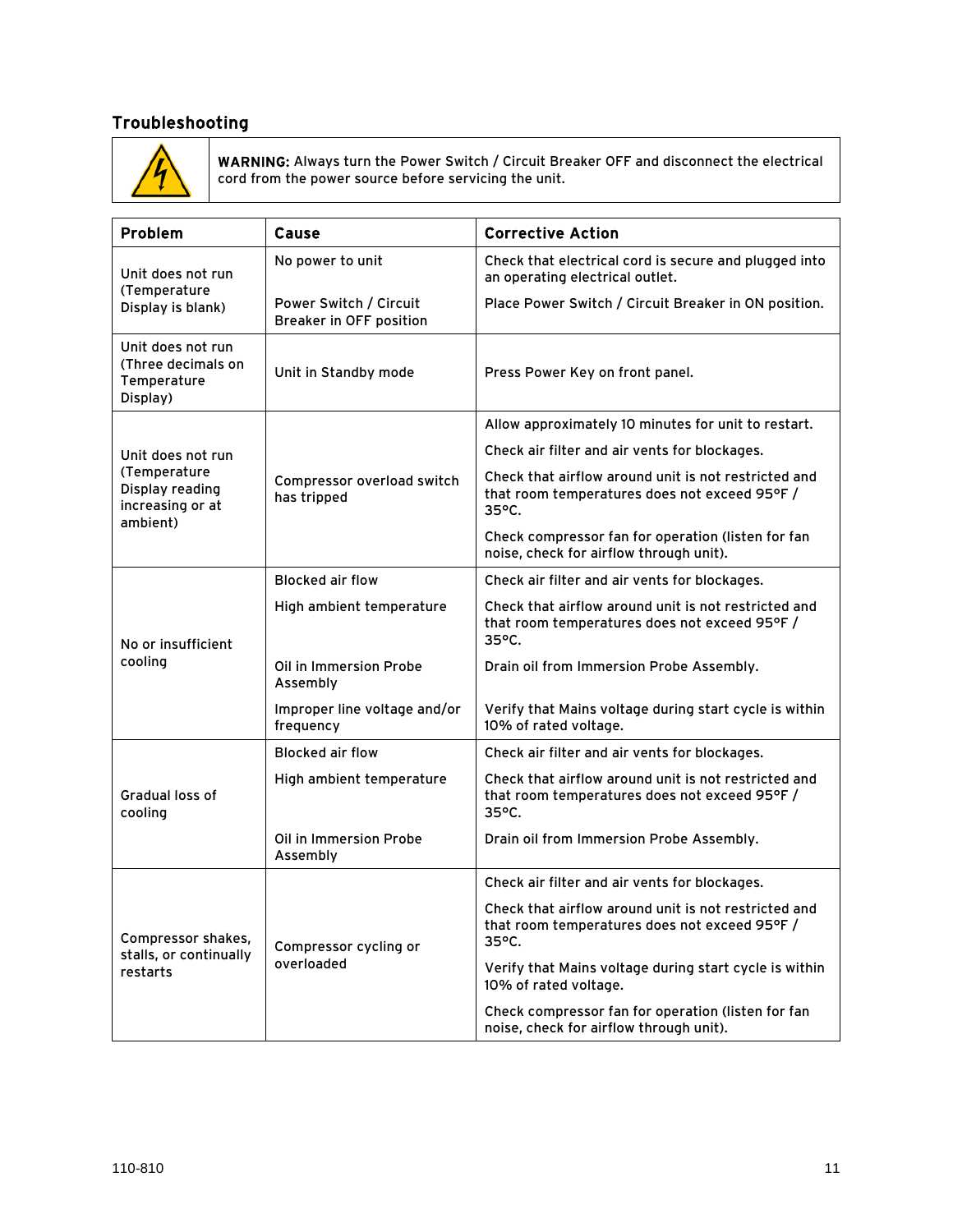# <span id="page-12-0"></span>Technical Information

### Performance Specifications

| <b>Model</b>                     | <b>IP-80</b>                                                                                                                                                                  | <b>IP-100</b>                                                                           |  |
|----------------------------------|-------------------------------------------------------------------------------------------------------------------------------------------------------------------------------|-----------------------------------------------------------------------------------------|--|
| <b>Temperature Range</b>         | $-80^{\circ}$ to $-40^{\circ}$ C                                                                                                                                              | $-100^{\circ}$ to $-60^{\circ}$ C                                                       |  |
| <b>Temperature Set Point</b>     | Fixed at -80°C                                                                                                                                                                | Fixed at -100°C                                                                         |  |
| <b>Readout Accuracy</b>          | $+1.0$ <sup>o</sup> C                                                                                                                                                         |                                                                                         |  |
| Compressors                      | Two nominal 1/2 HP low back pressure reciprocating compressors                                                                                                                |                                                                                         |  |
| <b>Cooling Probe Assembly</b>    | 6 ft. / 1.83 m flexible hose                                                                                                                                                  |                                                                                         |  |
| <b>Cooling Probe</b>             | <b>Rigid Coil</b><br>1.75 in. / 4.44 cm diameter;<br>7.0 in. / 17.8 cm length                                                                                                 | <b>Rigid Coil</b><br>3 in. / 7.62 cm diameter;<br>9.0 in. / 22.9 cm length              |  |
|                                  |                                                                                                                                                                               | Rigid Cold Finger<br>0.75 in. / 1.91 cm diameter;<br>3.75 in. / 9.53 cm length          |  |
|                                  |                                                                                                                                                                               | <b>Flexible Cold Finger</b><br>0.625 in. / 1.59 cm diameter;<br>15 in. / 38.1 cm length |  |
| Dimensions (H x W x D)           | 21 x 15 x 20.125 in. / 53.34 x 38.1 x 51.12 cm                                                                                                                                |                                                                                         |  |
| <b>Electrical Requirements:</b>  | 120V, 60Hz, 12A<br>230V, 50Hz, 7.5A<br>100V, 50Hz, 12A<br>100V, 60Hz, 12A (step-up transformer required)                                                                      |                                                                                         |  |
| <b>Environmental Conditions:</b> | For indoor use only<br>Maximum altitude: 6562 ft. / 2000 m<br>Relative humidity: 80% for temperatures up to 95°F / 35°C<br>Over voltage: ±10%<br>Nominal ambient: 68°F / 20°C |                                                                                         |  |

Installation Category II Pollution Degree 2



WARNING: IMPORTANT INFORMATION FOR 100V APPLICATIONS On 100V 50Hz applications a step-up transformer IS NOT NEEDED and MUST NOT be used. On 100V 60Hz applications a step-up transformer MUST be used.

Maximum recommended operating ambient: 95°F / 35°C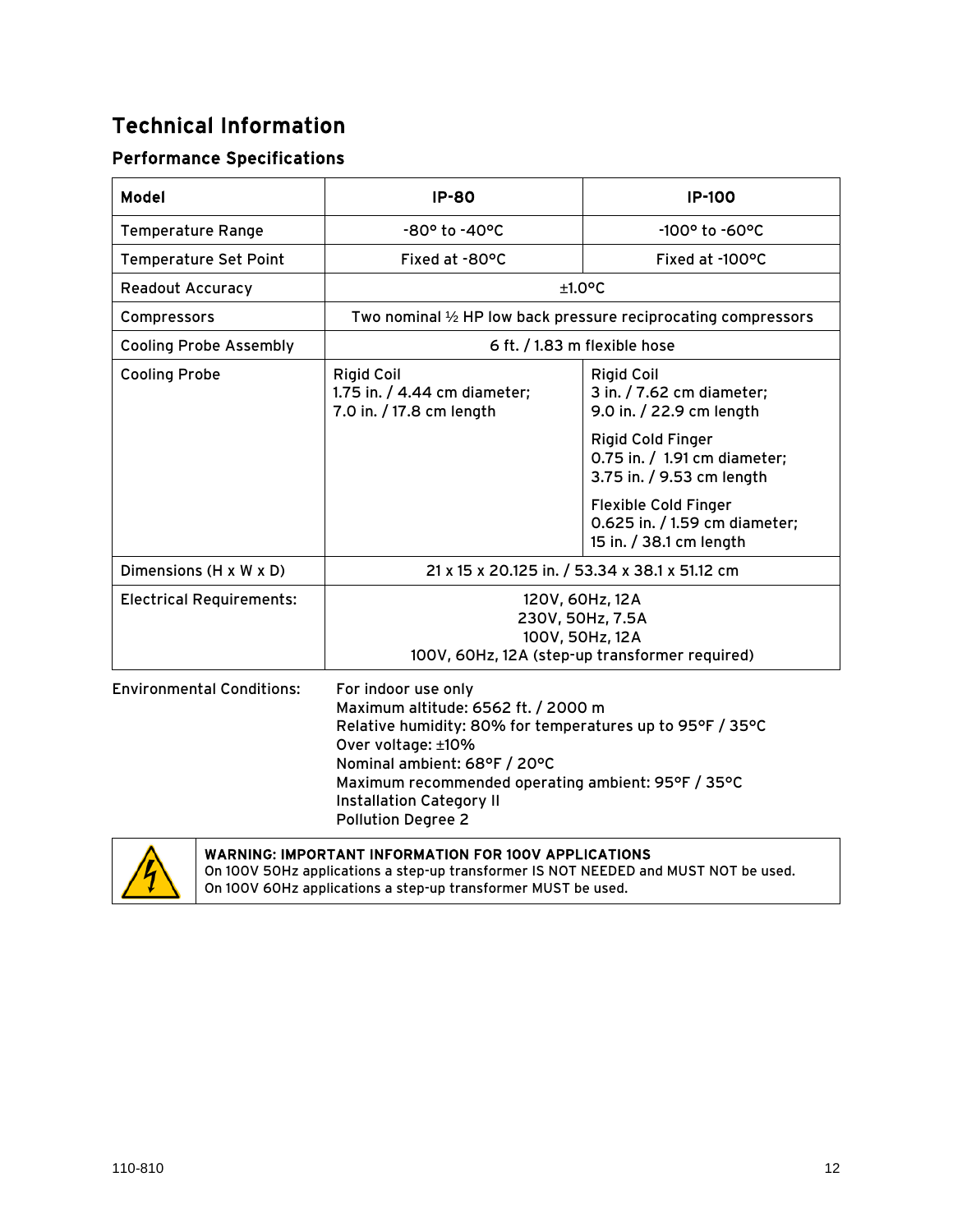### <span id="page-13-0"></span>Equipment Disposal (WEEE Directive)



This equipment is marked with the crossed out wheeled bin symbol to indicate it is covered by the Waste Electrical and Electronic Equipment (WEEE) Directive and is not to be disposed of as unsorted municipal waste. Any products marked with this symbol must be collected separately, according to the regulatory guidelines in your area.

It is your responsibility to correctly dispose of this equipment at lifecycle-end by handing it over to an authorized facility for separate collection and recycling. It is also your responsibility to decontaminate the equipment in case of biological, chemical and/or radiological contamination, so as to protect the persons involved in the disposal and recycling of the equipment from health hazards. By doing so, you will help to conserve natural and environmental resources and you will ensure that your equipment is recycled in a manner that protects human health.

Requirements for waste collection, reuse, recycling, and recovery programs vary by regulatory authority at your location. Contact your local responsible body (e.g., your laboratory manager) or authorized representative for information regarding applicable disposal regulations.

# Service & Technical Support

If you have followed the troubleshooting steps and your Immersion Probe Cooler fails to operate properly, contact the distributor or manufacturer from whom the unit was purchased. Have the following information available for the customer service person.

- **•** Model, Serial Number, and Voltage (from back panel)
- **•** Date of purchase and your purchase order number
- **•** Suppliers' order number or invoice number
- **•** A summary of your problem